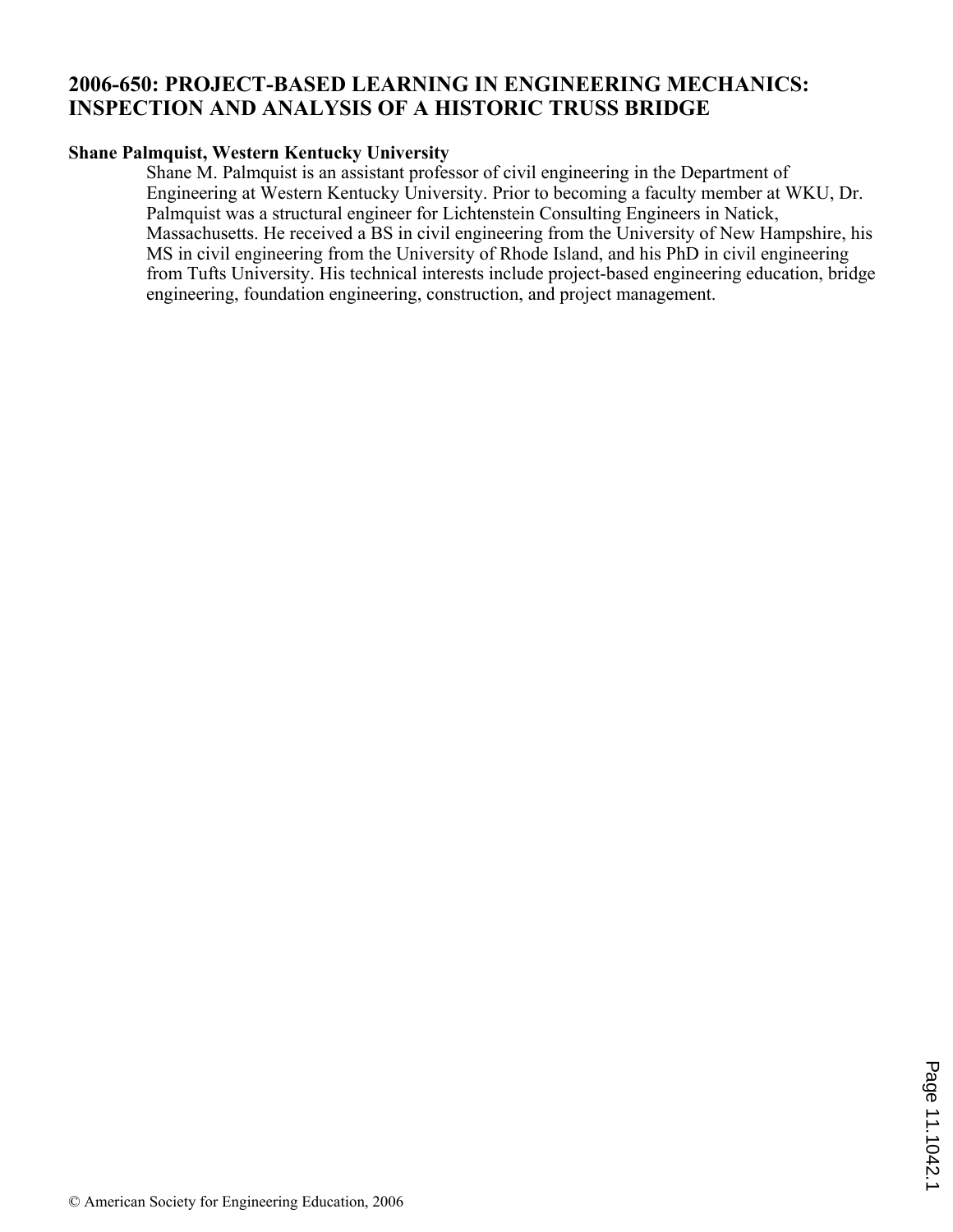# **Project-Based Learning in Engineering Mechanics: Inspection and Analysis of a Historic Truss Bridge**

### **Abstract**

The civil engineering program at Western Kentucky University (WKU) is a project-based curriculum. Students have opportunities to engage in real project activities in order to develop an understanding of civil engineering practice. Projects are chosen that support student engagement, where the role of the students is as learners, observers, assistants and practitioners. For example, in a sophomore level mechanics course at WKU, engineering students worked in teams to perform a preliminary physical field inspection and analysis of a historic steel truss bridge located in Bowling Green, Kentucky.

The focus of the paper is to present the work performed by the students and how the project was integrated into the course curriculum where the concepts of engineering mechanics discussed in class were related directly to the bridge. Students appreciated this approach to learning which offers a unique hands-on experience where students actively participate by working in the field on an existing structure.

#### **I. Introduction**

In recent years, there has been a growing trend in engineering education to include project-based learning in the classroom. Numerous engineering projects have been incorporated into the classroom including the egg drop catcher and the balsa wood bridge projects to name a couple<sup>1</sup>. The general purpose of these projects was to demonstrate what is learned in the classroom and to encourage creativity and teamwork. Most of the projects attempt to simulate a development, design and analysis experience. While there is value to this approach, there is a greater need to expose students to real life engineering projects rather than a simulated project. Unfortunately, real life engineering projects are typically left to the senior capstone course<sup>2,3</sup>. However, engineering students upon entering college need exposure to real life projects to better prepare themselves as future engineering practitioners<sup>4</sup>.

Practice based projects should be an integral part of engineering courses and should be spread out over all four years of the undergraduate program not just during the senior year in a capstone design course. This approach will better prepare students for engineering practice where basic concepts taught in the classroom are directly related to real life engineering problem. It is important for engineering students to understand that the study of engineering by nature is both academic and practice based. In the past several decades, greater emphasis has been place on academic studies<sup>5</sup>.

Students in an academic setting typically have ample opportunity to become proficient in the pencil and paper rigor of engineering problem solving. However, there is a disconnect between academia and engineering practice<sup>6</sup>. The classroom learning environment is typically a passive experience such as in a lecture hall (with the exception of the laboratory courses), whereas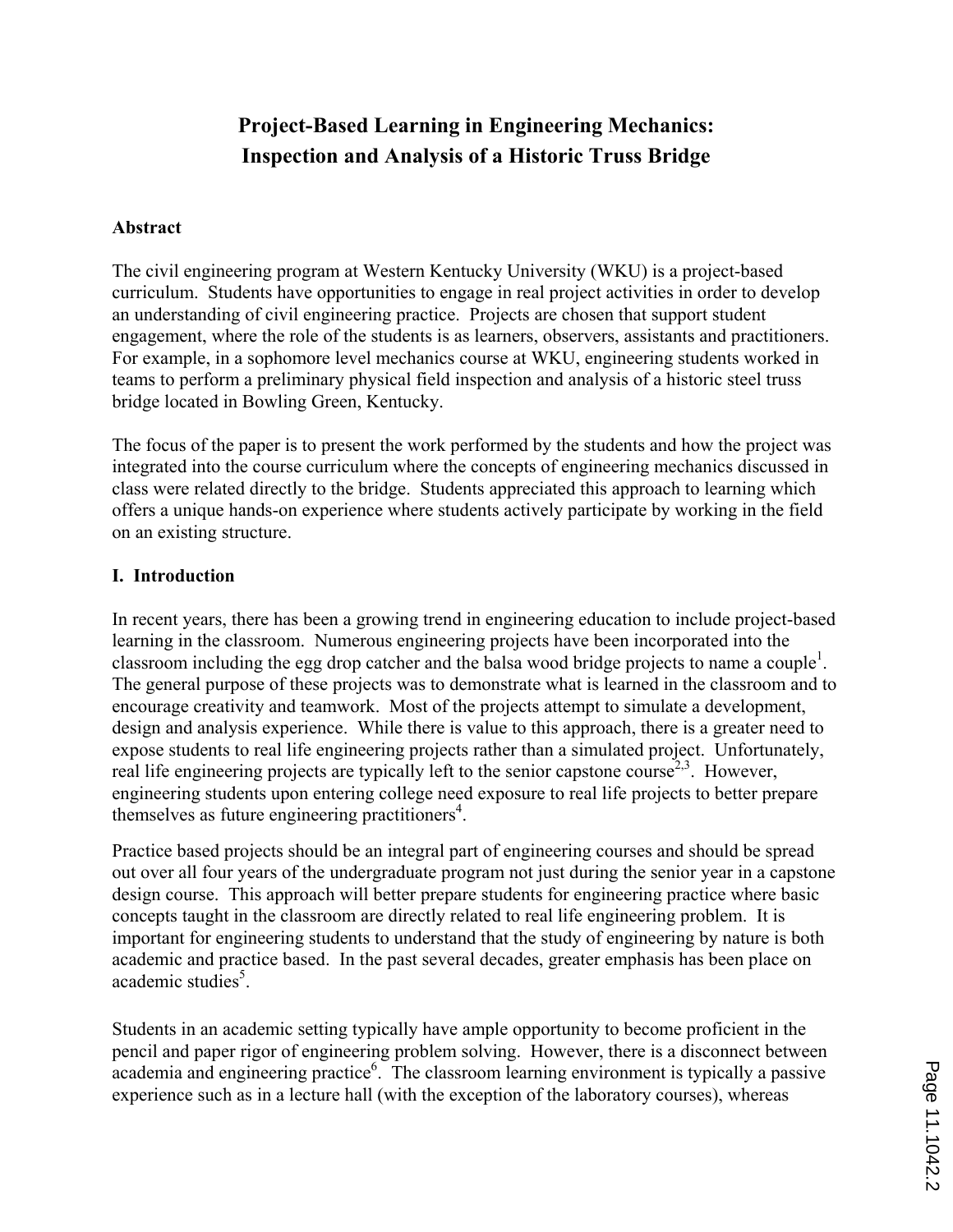engineering practice is an active experience. Students in a classroom setting need more active and engaged experiences<sup>7</sup>. Real life engineering projects encouraging active participation and physical exposure to real structures such as buildings and bridges can significantly improve student understanding of the applied principles of engineering mechanics and help bridge the gap between engineering education and practice. One such project involving an inspection of a historic truss bridge is discussed herein.

### **II. Historic Truss Bridge Project**

Students working in teams actively participated in a class project involving a preliminary inspection of a local steel truss bridge. A dead load analysis of the truss superstructure based on as-built conditions was performed.

### **College Street Bridge**

College Street Bridge is a four-span, steel, truss structure which crosses the Barren River in Bowling Green, Kentucky (see Figures 1 and 2). Spans 1 through 3 are through trusses, and span 4 is a pony truss. The historic bridge was built in 1915 and presently serves as a pedestrian bridge. The top chord truss members and the vertical truss members of the through trusses are made of built-up riveted steel sections. The lower chord truss members and the diagonal compression members of the through trusses are steel eyebars which connect to steel pins at the joints. The slender tension diagonals are steel bars with a circular cross-section. The members of the pony truss are built-up riveted steel sections.



Figure 1: Elevation View of College Street Bridge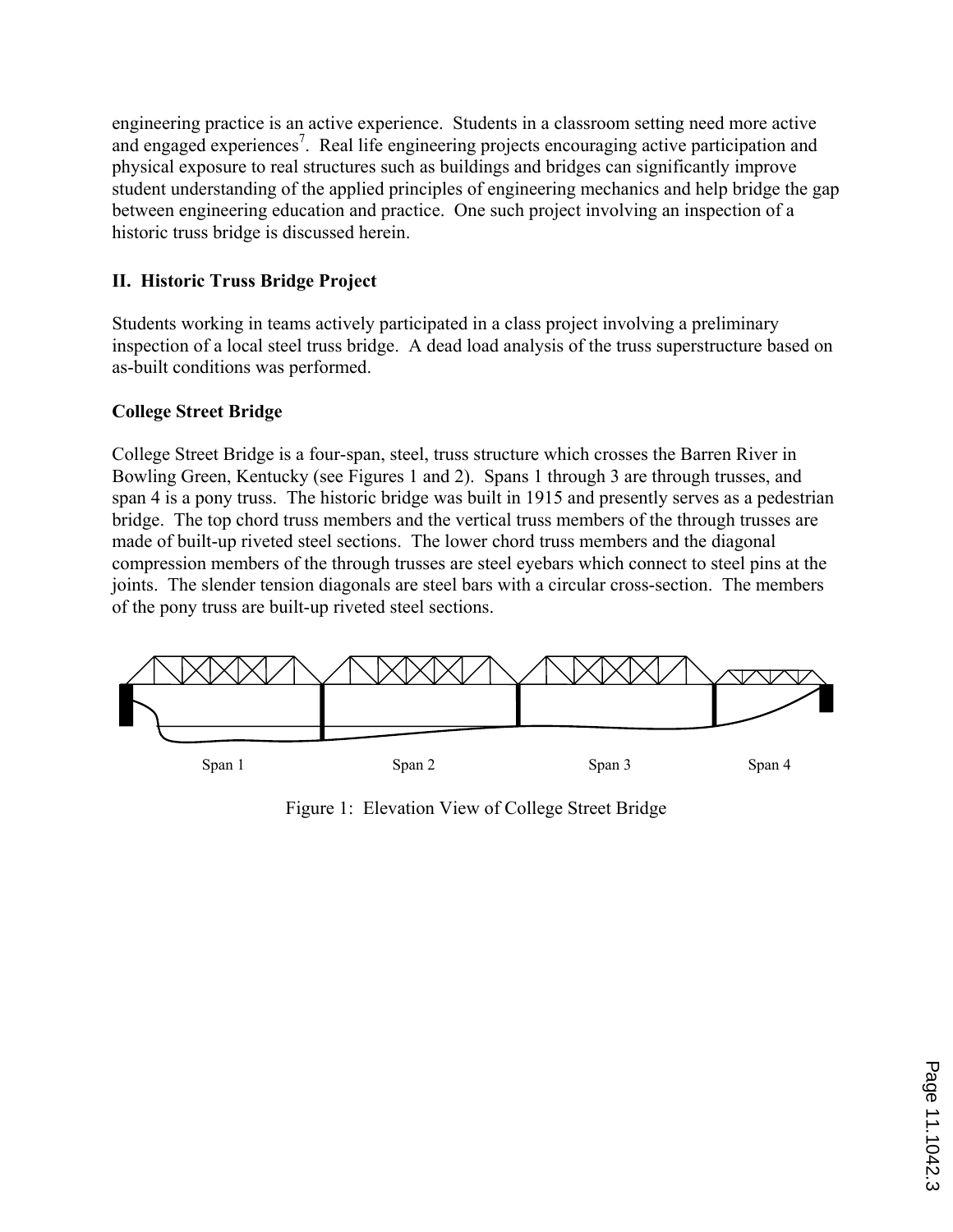

Figure 2: College Street Bridge

### **The Project**

The purpose of the project was to give students an opportunity to work hands-on on a real engineering structure, to see and feel members and joints of a real bridge. Students were required to perform a preliminary inspection of the truss superstructure, spans 1 through 3. This involved three components: basic bridge geometry (since plans of the structure do not exist), member properties, and locating notable areas of deterioration. Basic bridge geometry included length of truss (lower cord), distance between panel points, lengths of vertical, diagonal and bottom chord members, transverse distance between trusses (centerline to centerline), and roadway width. Member properties included size and shape as well as cross-sectional area. Notable areas of deterioration included pitting losses and impacted rust.

One of the challenging aspects of such a project is the proper integration into the statics curriculum. This is discussed in the next section.

### **III. Project & Course Integration**

While there are many topics in engineering statics, the key components are as follows:

- Particle and rigid body equilibrium
- Centroids and centers of gravity
- ' Forces in beams and cables
- ' Analysis of trusses, frames, and machines
- Friction
- ' Moments of inertia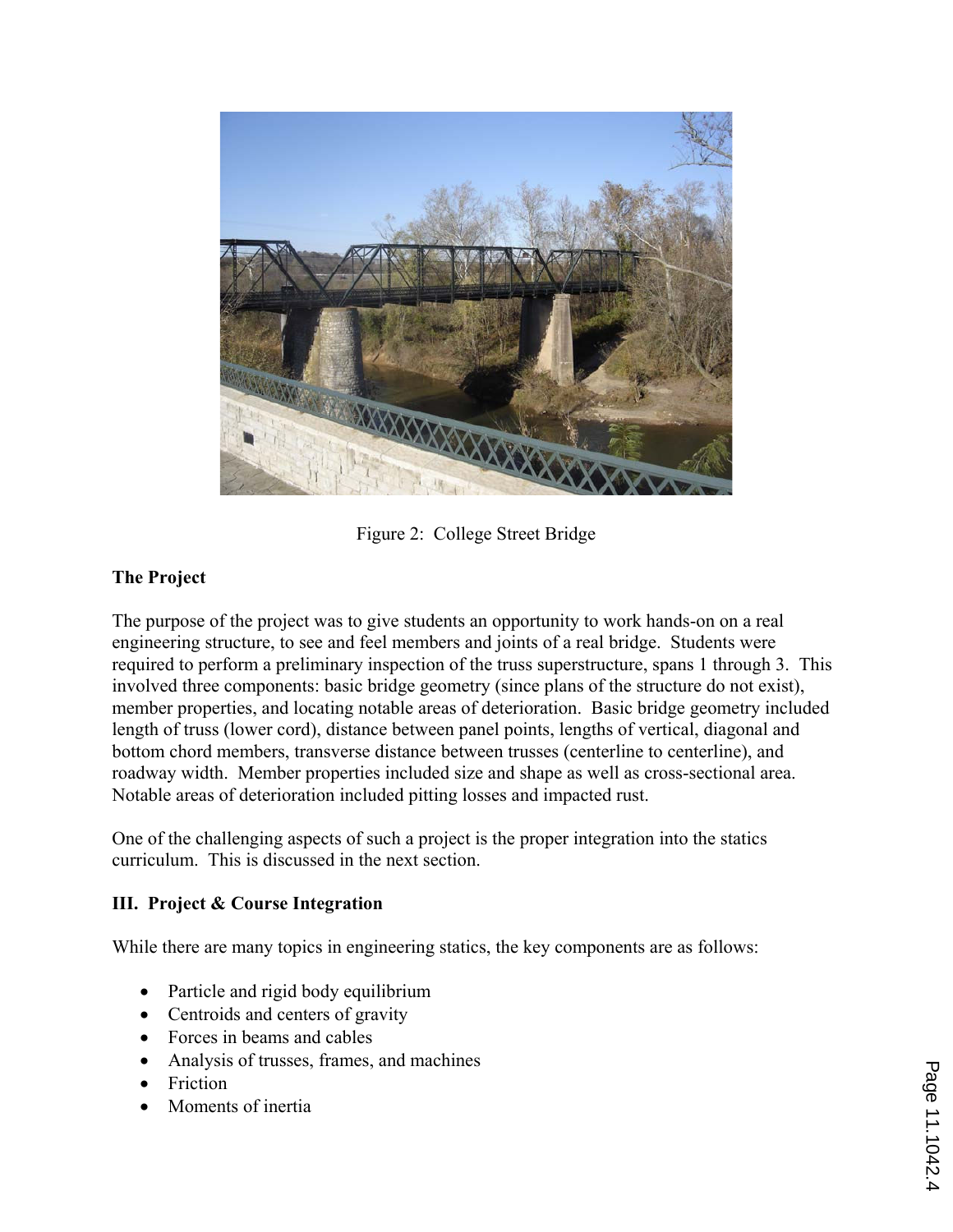At the beginning of the course a significant amount of time is spent on particle and rigid body equilibrium, approximately one-third of the semester. However, I believe this is time well spent since many of the other topics are directly related. Thus, near the end of particle and rigid body equilibrium, the students are given simple assignments to introduce themselves to the bridge and to develop an understanding and hopefully an appreciation of the history of the structure. Specifically, the students are required to individually visit the structure several times to gather information such as information from bridge plagues and to draw a sketch of the bridge. In addition, students gathered information from the internet.

At this point, the structure is discussed in greater detail using a MS PowerPoint presentation with hands-outs to show the different components of the structure. Homework problems relating to the structure are given for emphasis. The goal of the project is not only to introduce the students to a real physical structure but to improve the students' understanding of many areas of engineering statics, specifically:

- ' Introduction to structural members (truss members and beams such as floorbeams)
- ' Introduction to connections (such as pins or bearing connections)
- 2D and 3D equilibrium
- ' Particle equilibrium (such as at a joint)
- Methods of joints
- Method of sections
- ' Loads on beams and trusses
- ' Internal forces in beams and trusses

Upon completion particle and rigid body equilibrium, forces in beams and analysis of trusses are discussed. During this time, topics relating to simple trusses such as truss rigidity, zero force members, compression members, tension members, methods of joints and sections are emphasized and related to the bridge. Approximately at mid-semester, students in teams of three or four visit the bridge during two consecutive class periods to perform a preliminary inspection. During the inspection, bridge geometry and member properties are noted. The results of this are discussed in the next section.

In the final portion of the project, the student teams performed a dead load analysis of the truss superstructure. The teams had to calculate dead load forces and stresses in selected members of the truss.

### **III. Students in the Field**

Students performed a preliminary hands-on inspection of the College Street Bridge, spans 1 through 3. Inspection was performed from complete access to the top of deck. Top cord members were visually inspected from the top of deck. Field measurements were taken to determine member geometry as shown in Figures 3 and 4. Truss nomenclature for spans 1 through 3 is shown in Figure 5. From the measurements, cross-sectional area for each member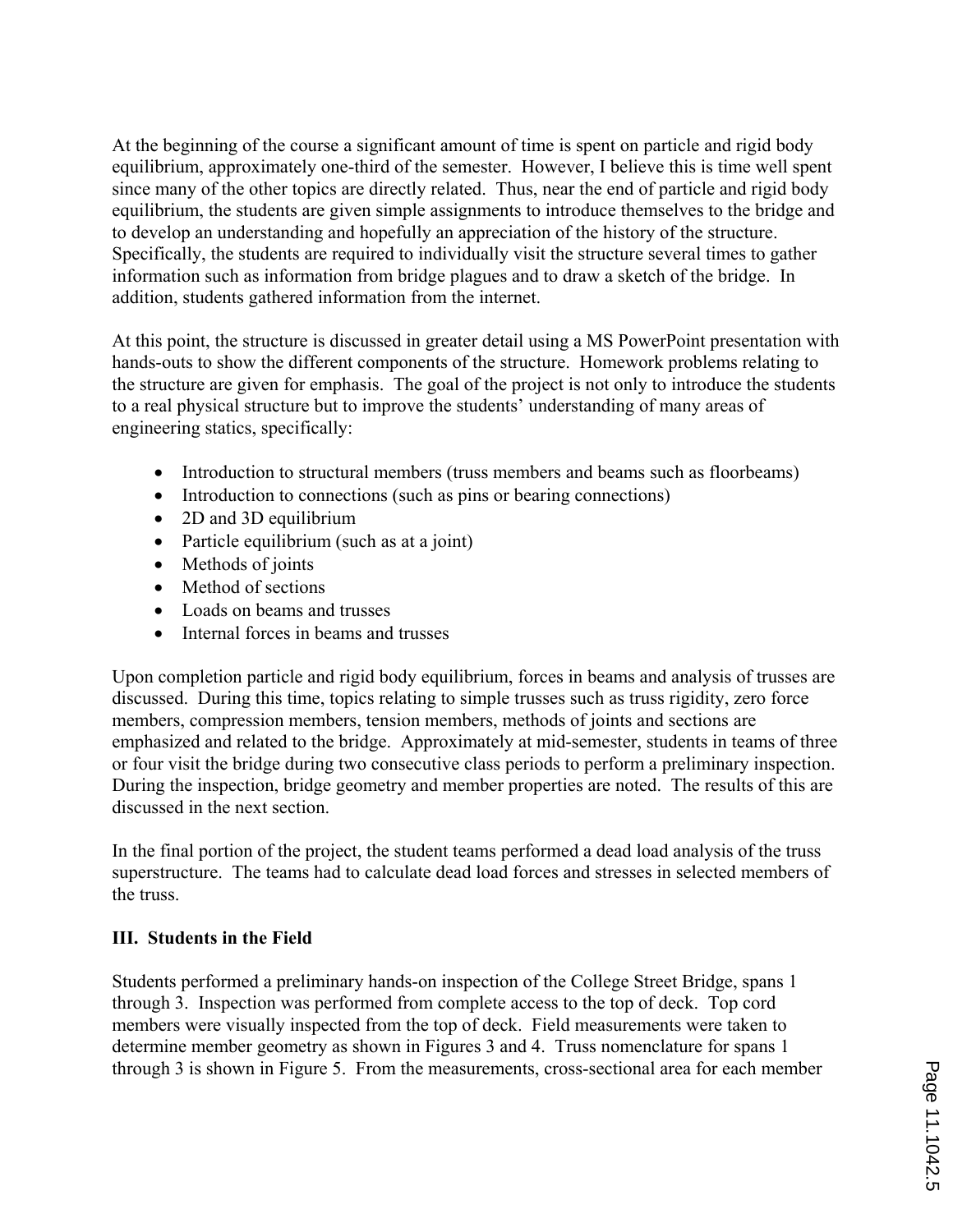was calculated and is shown in Table 1 with the respective member length. In the field, minor areas of member deterioration due to pitting losses and impacted rust were found. Using the method of sections and joints, students computed member forces for selected members. Calculating the weight of the truss members and approximating the weight of the floorbeams, stringers, bracing members and deck, students determined the dead loads on the structure, which were then distributed to the respective joint as a joint dead load. Having calculated the joint loads, the students performed a dead load truss analysis of the structure for selected members. Knowing the forces and respective cross-sectional areas for select members, corresponding stresses were found, which are shown in Table 2.



Figure 3: Students Measuring Section Properties of a Vertical Truss Member.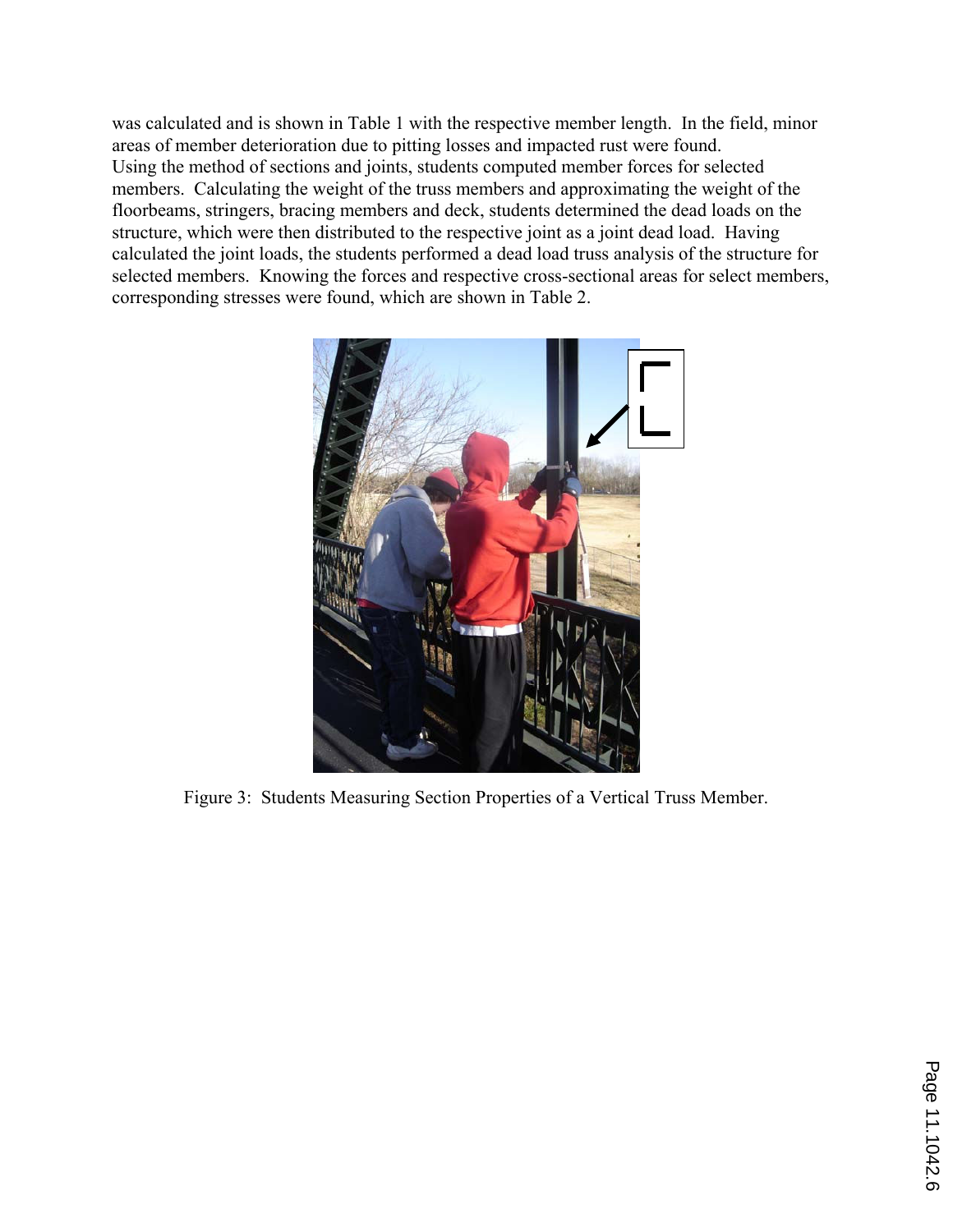

Figure 4: Student Measuring Section Properties of a Truss Diagonal



Figure 5: Truss Nomenclature for Spans 1, 2, and 3.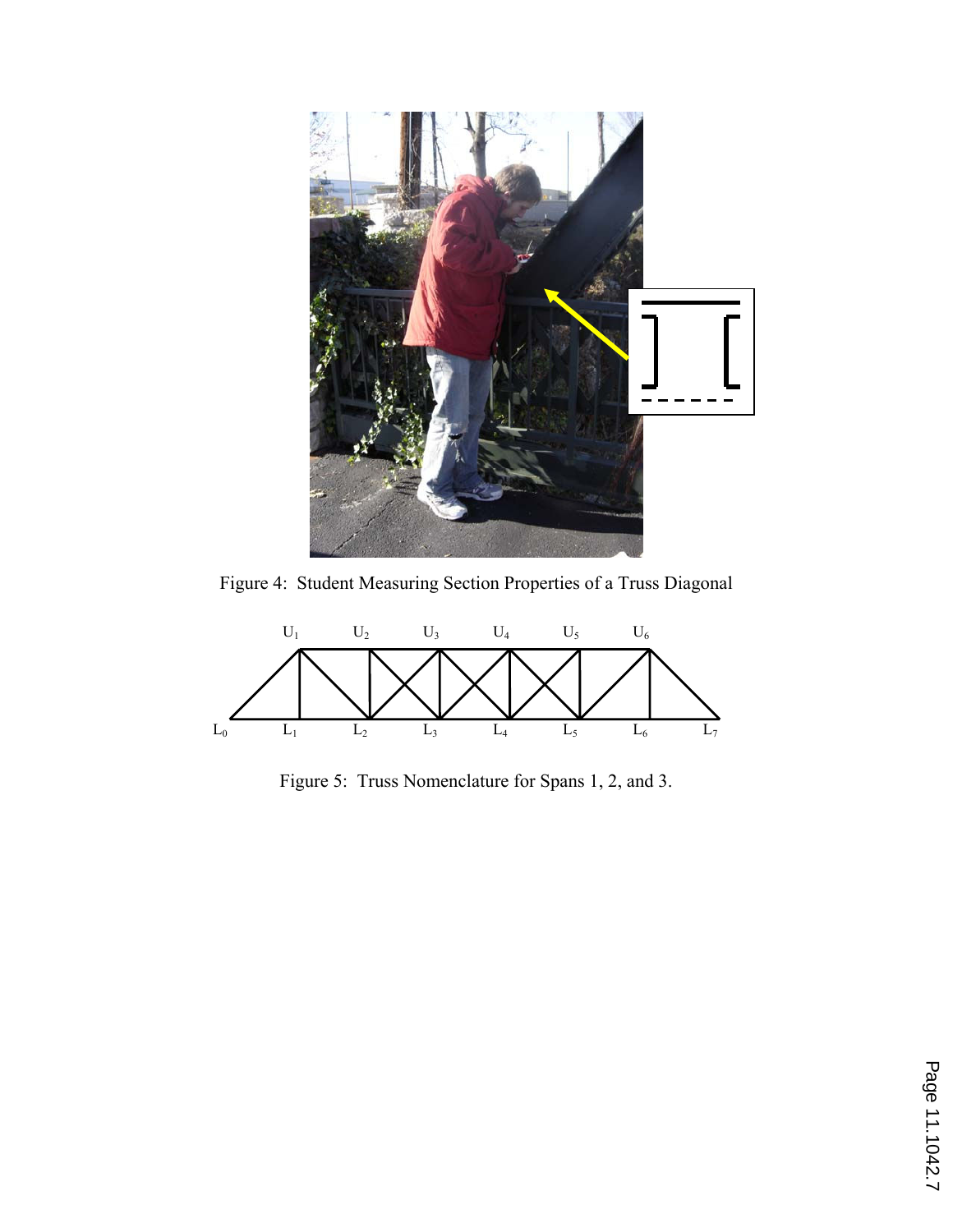| Member                                                                                                                                                                        | Schematic<br>Cross-Section | Cross-Sectional Area<br>$\text{(mm}^2)$ | Length<br>(m)                                                                                                                       |
|-------------------------------------------------------------------------------------------------------------------------------------------------------------------------------|----------------------------|-----------------------------------------|-------------------------------------------------------------------------------------------------------------------------------------|
| $L_0$ - $U_1$ , $U_1$ - $U_2$ ,<br>$U_2-U_3, U_3-U_4,$<br>$U_4$ - $U_5$ , $U_5$ - $U_6$ ,<br>$U_6$ -L <sub>7</sub>                                                            |                            | 14,050                                  | $L_0-U_1$ , $U_6-L_7=8.00$<br>All others: 5.18                                                                                      |
| $U_2$ -L <sub>2</sub> , U <sub>3</sub> -L <sub>3</sub> ,<br>$U_4$ -L <sub>4</sub> , U <sub>5</sub> -L <sub>5</sub>                                                            |                            | 4,330                                   | 6.10                                                                                                                                |
| $U_1$ -L <sub>2</sub> , $U_6$ -L <sub>5</sub> ,<br>$U_2$ -L <sub>3</sub> , U <sub>5</sub> -L <sub>4</sub><br>$L_0$ - $L_1$ , $L_1$ - $L_2$ ,<br>$L_5$ - $L_6$ , $L_6$ - $L_7$ |                            | 3,900                                   | $U_1$ -L <sub>2</sub> , U <sub>6</sub> -L <sub>5</sub> , U <sub>2</sub> -L <sub>3</sub> ,<br>$U_5 - L_4 = 8.00$<br>All others: 5.18 |
| $L_2-L_3, L_3-L_4,$<br>$L_4$ - $L_5$                                                                                                                                          |                            | 7,780                                   | 5.18                                                                                                                                |
| $U_1$ -L <sub>1</sub> , $U_6$ -L <sub>6</sub>                                                                                                                                 |                            | 1,875                                   | 6.10                                                                                                                                |
| $L_2-U_3$ , $L_5-U_4$                                                                                                                                                         |                            | 805                                     | 8.00                                                                                                                                |
| $L_3-U_4, L_4-U_3$                                                                                                                                                            |                            | 1,575                                   | 8.00                                                                                                                                |

Table 1: Truss Member Geometry for Spans 1, 2, and 3.

Table 2: Selected Member Forces and Stresses

| Member        | Force†<br>(kN) | Stress†<br>(MPa) |
|---------------|----------------|------------------|
| $L_0-U_1$     | $-240$         | $-17.08$         |
| $U_1$ - $L_2$ | 161            | 41.28            |
| $U_1-U_2$     | $-261$         | $-18.58$         |
| $L_1-L_2$     | 163            | 41.79            |

†A positive value denotes tension, and a negative value denotes compression.